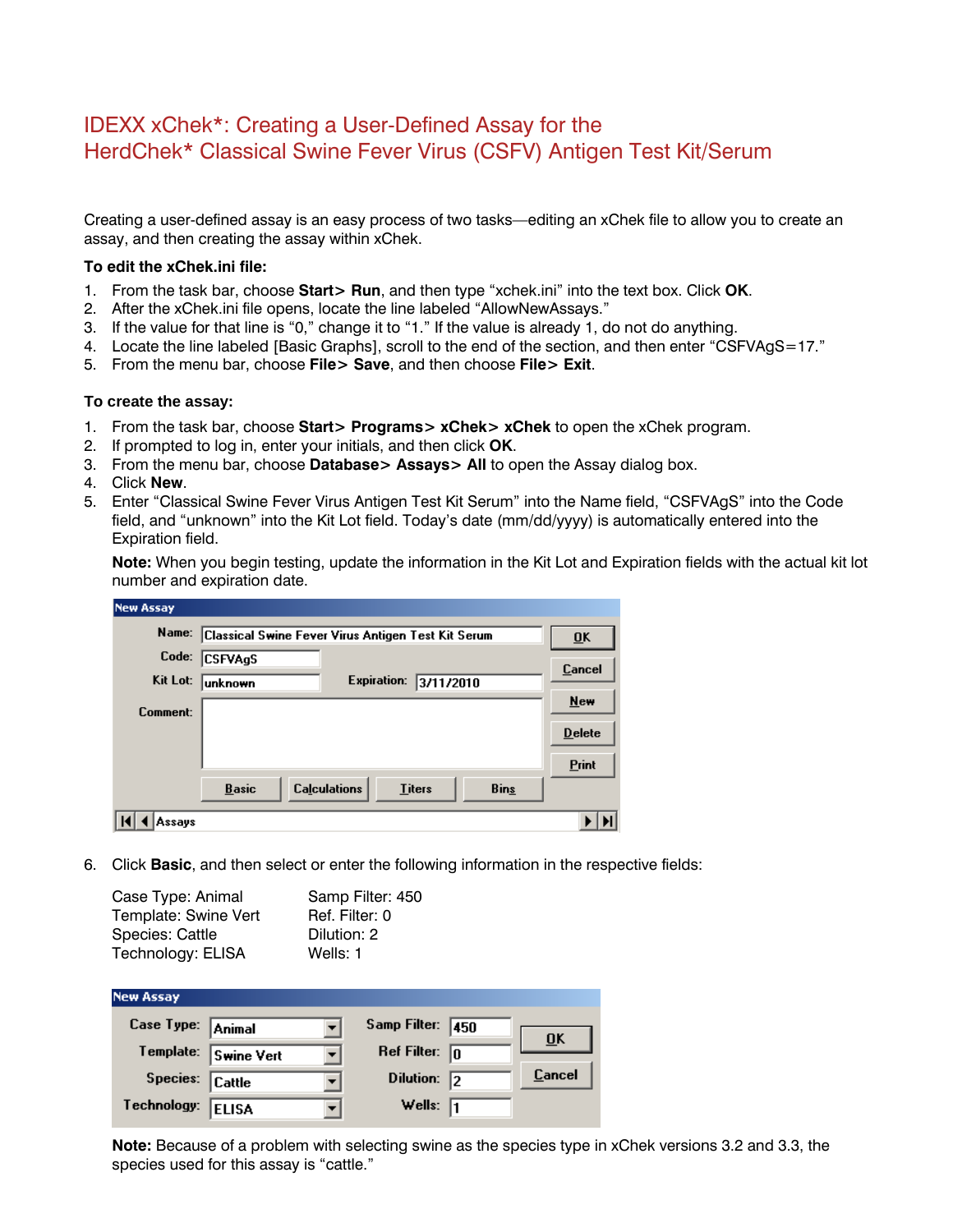- 7. Click **OK** to save the settings.
- 8. Click **Calculations**, then select or enter the following information: Formulas:

"S" Part of Ratio: Sample1 – Negative "P" Part of Ratio: None "N" Part of Ratio: None Blocking Factor: None

First Calculation: Second Calculation:

Variable: S Variable: None Positive Cutoff: 0.30 Positive cutoff: 0 Suspect Cutoff: 0.30 Suspect cutoff: 0 Comparison: > Comparison: None

| <b>New Assay</b>                                                              |  |                               |                           |  |
|-------------------------------------------------------------------------------|--|-------------------------------|---------------------------|--|
| <b>Formulas</b>                                                               |  |                               |                           |  |
| "S" Part of Ratio:<br>Sample1 - Negative<br>"P" Part of Ratio:<br><b>None</b> |  |                               | $\overline{\mathbf{0}}$ K |  |
|                                                                               |  | ▼                             | Cancel                    |  |
| "N" Part of Ratio:<br><b>None</b>                                             |  | ▼                             | Reset                     |  |
| <b>Blocking Factor:</b><br><b>None</b>                                        |  |                               |                           |  |
| <b>Second Calculation</b><br><b>First Calculation</b>                         |  |                               |                           |  |
| Variable:<br>lS.                                                              |  | Variable:                     | None                      |  |
| <b>Positive Cutoff:</b><br>10.30                                              |  | <b>Positive Cutoff:</b><br>I٥ |                           |  |
| <b>Suspect Cutoff:</b><br>10.30                                               |  | <b>Suspect Cutoff:</b><br>l٥  |                           |  |
| <b>Comparison:</b><br>15                                                      |  | Comparison:                   | None                      |  |
|                                                                               |  |                               |                           |  |

9. Click **OK** to save these settings, and then click **OK** to save the assay to the database. You can now test for CSFV antigen using the xChek Assay Management System.

**NOTE:** xChek does not evaluate controls or results for validity when you use a user-defined assay. You must evaluate the results from each assay in accordance with good laboratory practices. To evaluate your assay validity, refer to the "Results" section in the insert provided with the test kit.